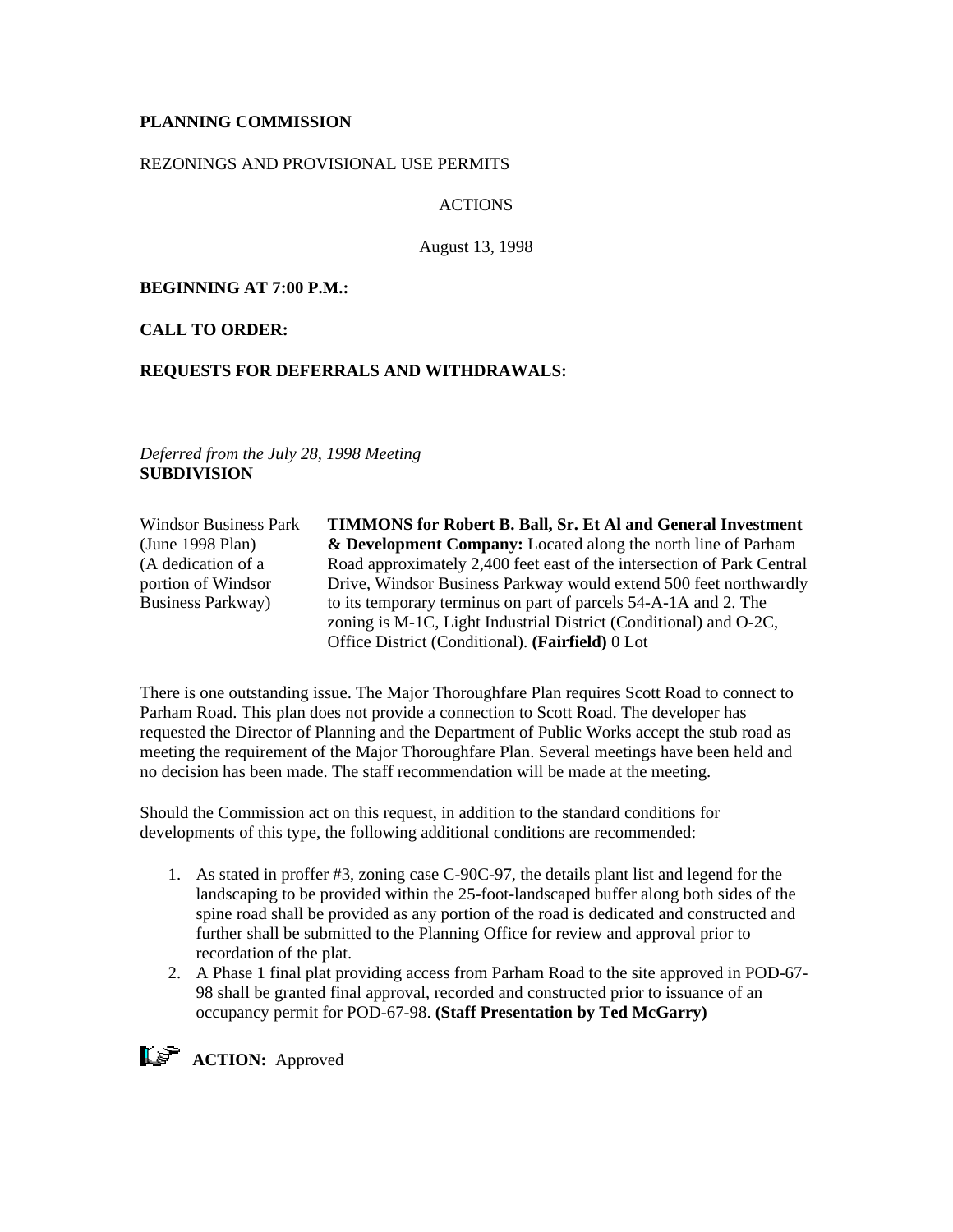### *Deferred from the July 28, 1998 Meeting:* **PLAN OF DEVELOPMENT**

**POD-67-98** Windsor Business Park Master Plan and Building #1 **TIMMONS for Robert B. Ball, Sr., Et. Al. and General Investment & Development Company:** Request for approval of a plan of development, as required by Chapter 24, Section 24-106 of the Henrico County Code for a master pan and first phase for building #1 which would be a one-story, 55,800 square foot office/warehouse. The 81.5-acre site is located along the north line of E. Parham Road approximately 2,400 feet east of Park Central Drive on part of parcel 54-A-1A and part of 54- A-2. The zoning is M-1C, Light Industrial District (Conditional) and O-2C, Office District (Conditional). County water and sewer. **(Fairfield)**

This is a companion case for Windsor Business Park Subdivision. There is one outstanding issue. The Major Thoroughfare Plan requires Scott Road to connect to Parham Road. This plan does not provide a connection to Scott Road. The developer has requested the Director of Planning and the Department of Public Works accept the stub road as meeting the requirement of the Major Thoroughfare Plan. Several meetings have been held and no decision has been made. The staff recommendation will be made at the meeting.

Should the Commission act on this request, in addition to the standard conditions for developments of this type, and the following additional conditions are recommended:

- 1. The subdivision plat for Windsor Business Park shall be recorded before any occupancy permits are issued.
- 2. The developer shall provide fire hydrants as required by the Department of Public Utilities in its approval of the utility plans and contracts.
- 3. The certification of building permits, occupancy permits and change of occupancy permits for individual units shall be based on the number of parking spaces required for the proposed uses and the amount of parking available according to approved plans.
- 4. Any necessary off-site drainage easements must be obtained in a form acceptable to the County Attorney prior to final approval of the construction plans by the Department of Public Works.
- 5. Deviations from County standards for pavement, curb or curb and gutter design shall be approved by the County Engineer prior to final approval of the construction plans by the Department of Public Works.
- 6. Insurance Services Office (ISO) calculations must be included with the utilities plans and contracts and must be approved by the Department of Public Utilities prior to the issuance of a building permit.
- 7. Approval of the construction plans by the Department of Public Works does not establish the curb and gutter elevations along the Henrico County maintained right-of-way. The elevations will be set by Henrico County.
- 8. The master plan and summary table required by proffers for this project shall be updated with each request for POD approval. The summary table, a minimum, shall include site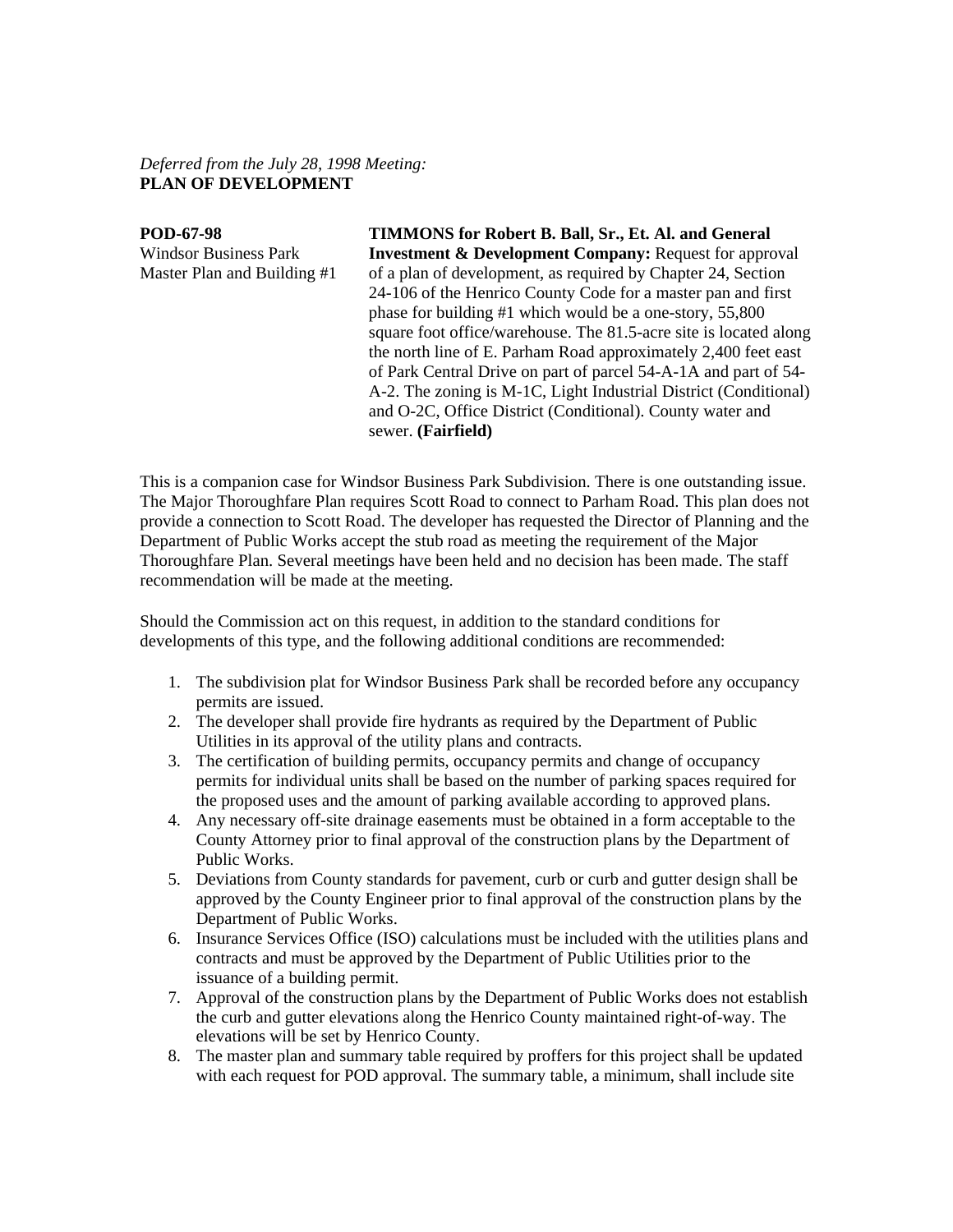coverage percentages, gross square footage of all buildings, and percentages of restricted uses.

9. Prior to landscape plan approval, the developer shall provide a sight line plan which would provide details of the berms and walls necessary for the screening of all loading dock facilities. Further, with the construction of future phases, any remedial screening necessary to meet proffer No. 8 shall be completed by the property owner. **(Staff presentation by Ted McGarry)**

**ACTION:** Approved

*Deferred from the July 28, 1998 Meeting:* **PLAN OF DEVELOPMENT** 

| POD-73-98       | Charles C. Townes & Associates for ACRE, LLC and Childress                 |
|-----------------|----------------------------------------------------------------------------|
| Aero Park –     | <b>Kline Properties:</b> Request for approval of a plan of development, as |
| Audubon Drive – | required by Chapter 24, Section 24-106 of the Henrico County Code to       |
| Auto Valet      | construct a 624 space commercial parking lot. The 8.03-acre site is        |
|                 | located along the southern line of Audubon Drive approximately 650 feet    |
|                 | west of its intersection with Airport Drive (State Route 156) on part of   |
|                 | parcel 163-A-14B. The zoning is M-1, Light Industrial District and ASO     |
|                 | (Airport Safety Overlay District). County water and sewer. (Varina)        |

The staff recommends approval subject to the annotations on the plans, the standard conditions for developments of this type, and the following additional conditions:

- 1. The developer shall provide fire hydrants as required by the Department of Public Utilities in its approval of the utility plans and contracts.
- 2. Any necessary off-site drainage easements must be obtained in a form acceptable to the County Attorney prior to final approval of the construction plans by the Department of Public Works.
- 3. Deviations from County standards for pavement, curb or curb and gutter design shall be approved by the County Engineer prior to final approval of the construction plans by the Department of Public Works.
- 4. Insurance Services Office (ISO) calculations must be included with the utilities plans and contracts and must be approved by the Department of Public Utilities prior to the issuance of a building permit.
- 5. Approval of the construction plans by the Department of Public Works does not establish the curb and gutter elevations along the Henrico County maintained right-of-way. The elevations will be set by Henrico County.
- 6. An access easement agreement shall be submitted for review by the Planning Office and the County Attorney and approved prior to construction plan approval. The agreement shall provide a 24-foot access easement located at least 30 feet from Sanburne Park which would cross the applicant's parcel in order to provide ingress and egress between the separate portions of Parcel 163-A-19, **(Staff presentation by Ted McGarry)**



**ACTION:** Approved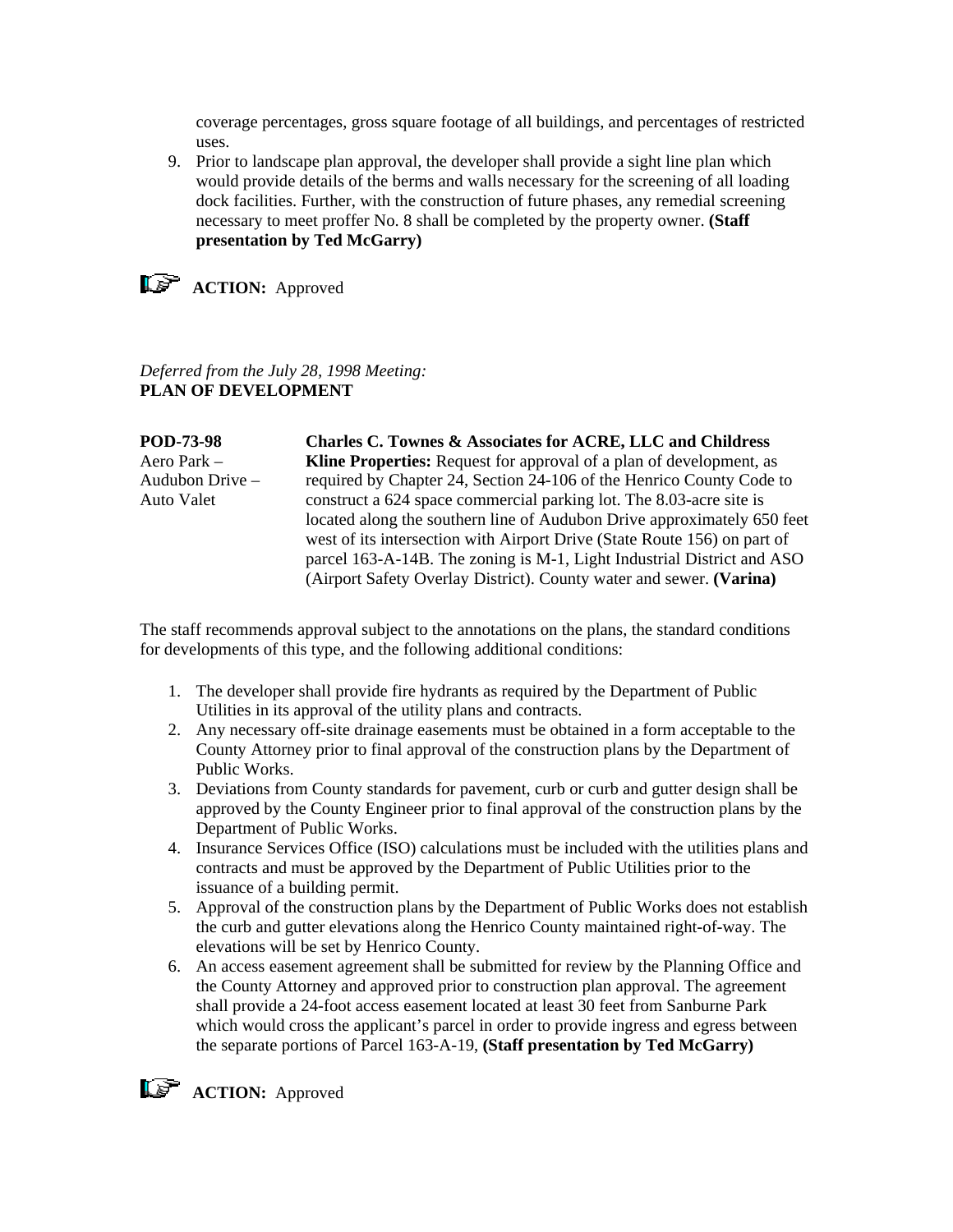## VARINA:

### *Deferred from the July 9, 1998 Meeting*

P-17-98 **Susan Stancil for Nextel Communications:** Request for approval of a provisional use permit in accordance with Sections 24-95(a) and 24-122.1 of Chapter 24 of the County Code in order to construct and operate a communication tower up to 199' high and related equipment and improvements, on part of Parcel 217-A-30, containing 2,500 sq. ft., located at 3622 Darbytown Court on the east side of Interstate 295. The site is zoned A-1 Agricultural District. The site is also in the ASO Airport Safety Overlay District. **(Staff presentation by Mark Bittner)**



**ACTION:** WITHDRAWN BY APPLICANT

### *Deferred from the July 9, 1998 Meeting*

P-28-98 **James D. Thornton for Triton PCS, Inc.:** Request for approval of a provisional use permit in accordance with Sections 24-95(a) and 24-122.1 of Chapter 24 of the County Code in order to construct, operate and maintain a communication tower up to 199' high and related equipment and improvements, on part of Parcels 142-13-B-9 and 11, containing 2,500 sq. ft., located on the southwest line of Nine Mile Road, approximately 100' west of Battery Avenue (St. Johns Catholic Church property, 813 W. Nine Mile Road). The site is zoned R-2A and R-4 One-Family Residence Districts. **(Staff presentation by Lee Yolton)**



**ACTION:** Deferred to September 10, 1998

P-29-98 **James D. Thornton for Triton PC, Inc.:**Request for approval of a provisional use permit in accordance with Sections 24-95(a) and 24-122.1 of Chapter 24 of the County Code in order to construct, operate and maintain a communication tower up to 199' high and related equipment and improvements, on part of Parcel 166-A-3A, containing 2,500 sq. ft., located on the north line of Old Williamsburg Road, in the southeast quadrant of Interstates 64 and 295. The site is zoned A-1 Agricultural District. **(Staff presentation by Lee Yolton)**

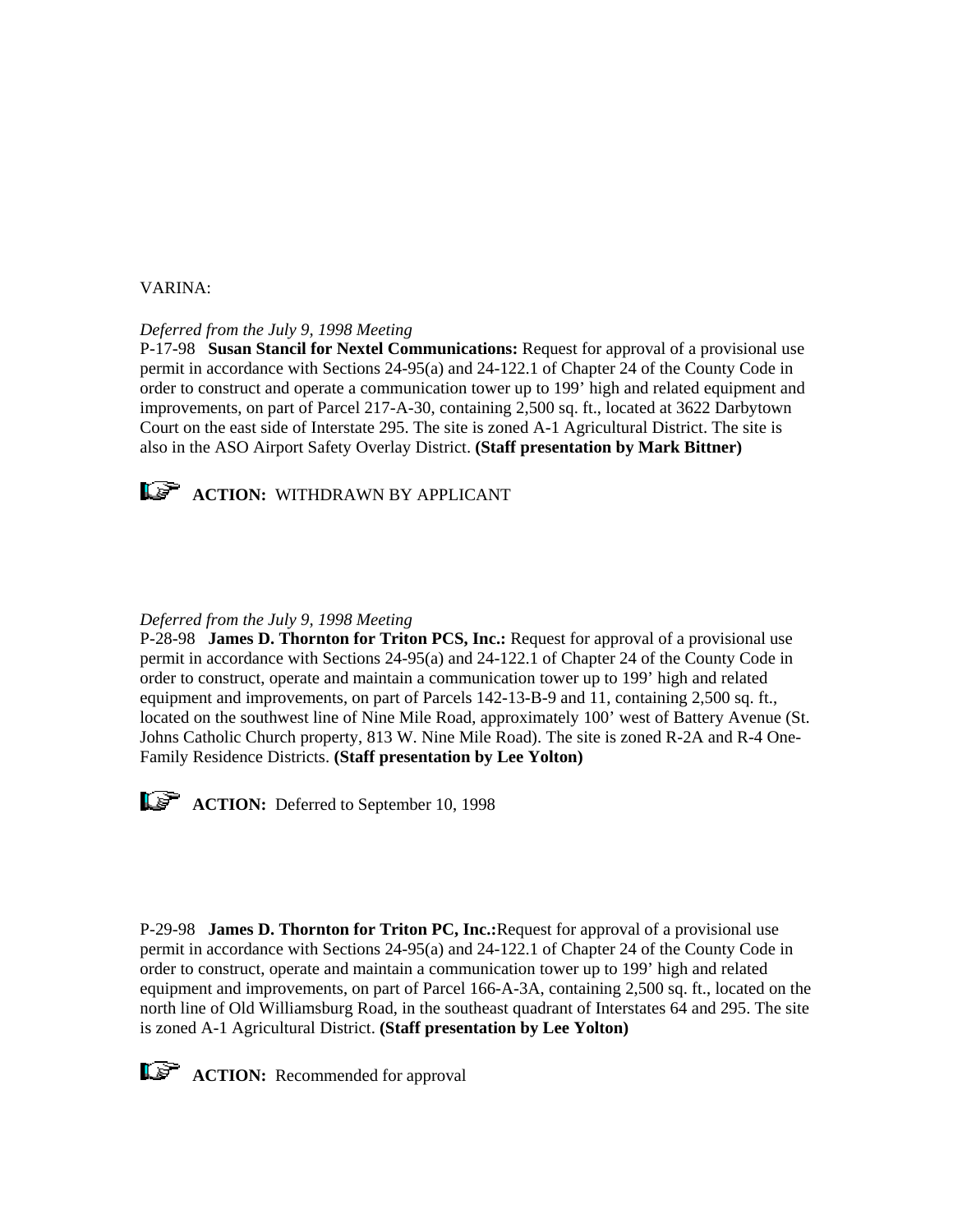P-30-98 **James W. Theobald and Charles H. Rothenberg for Sprint PCS:** Request for a provisional use permit in accordance with Sections 24-95(a) and 24-122.1 of Chapter 24 of the County Code in order to construct, operate and maintain a communication tower up to 199' high and related equipment and improvements, on part of Parcel 196-A-40, containing 2,500 sq. ft., located at 1955 Portugee Road, approximately 1000' east of LaFrance Road. The site is zoned M-3 Heavy Industrial District and Airport Safety Overlay District. **(Staff presentation by Lee Yolton)** 

**ACTION:** Recommended for approval

P-31-98 **Gloria L. Freye for AAT Communications Corporation:** Request for a provisional use permit in accordance with Sections 24-95(a) and 24-122.1 of Chapter 24 of the County Code in order to construct, operate and maintain a communication tower up to 199' high and related equipment and improvements, on part of Parcel 249-A-32, containing 4,200 sq. ft., located at the terminus of Fordson Farm Lane, just northwest of Interstate 295. The site is zoned A-1 Agricultural District. The site is also located in the Airport Safety Overlay District. **(Staff presentation by Jo Ann Morgan Hunter)**



**ACTION:** Recommended for approval

## *Deferred from the July 9, 1998 Meeting*

P-25-98 **Heidi H. Parker for 360 Communications Company:** Request for approval of a provisional use permit in accordance with Sections 24-95(a) and 24-122.1 of Chapter 24 of the County Code in order to construct, operate and maintain a communication tower up to 199' high and related equipment and improvements, on part of Parcel 249-A-30, containing 4,200 sq. ft., located on the east line of Buffin Road, approximately 1200' northwest of Interstate 295. The site is zoned A-1 Agricultural District. The site is also located in the Airport Safety Overlay District. **(Staff presentation by Jo Ann Morgan Hunter)**



**ACTION:** Deferred to September 10, 1998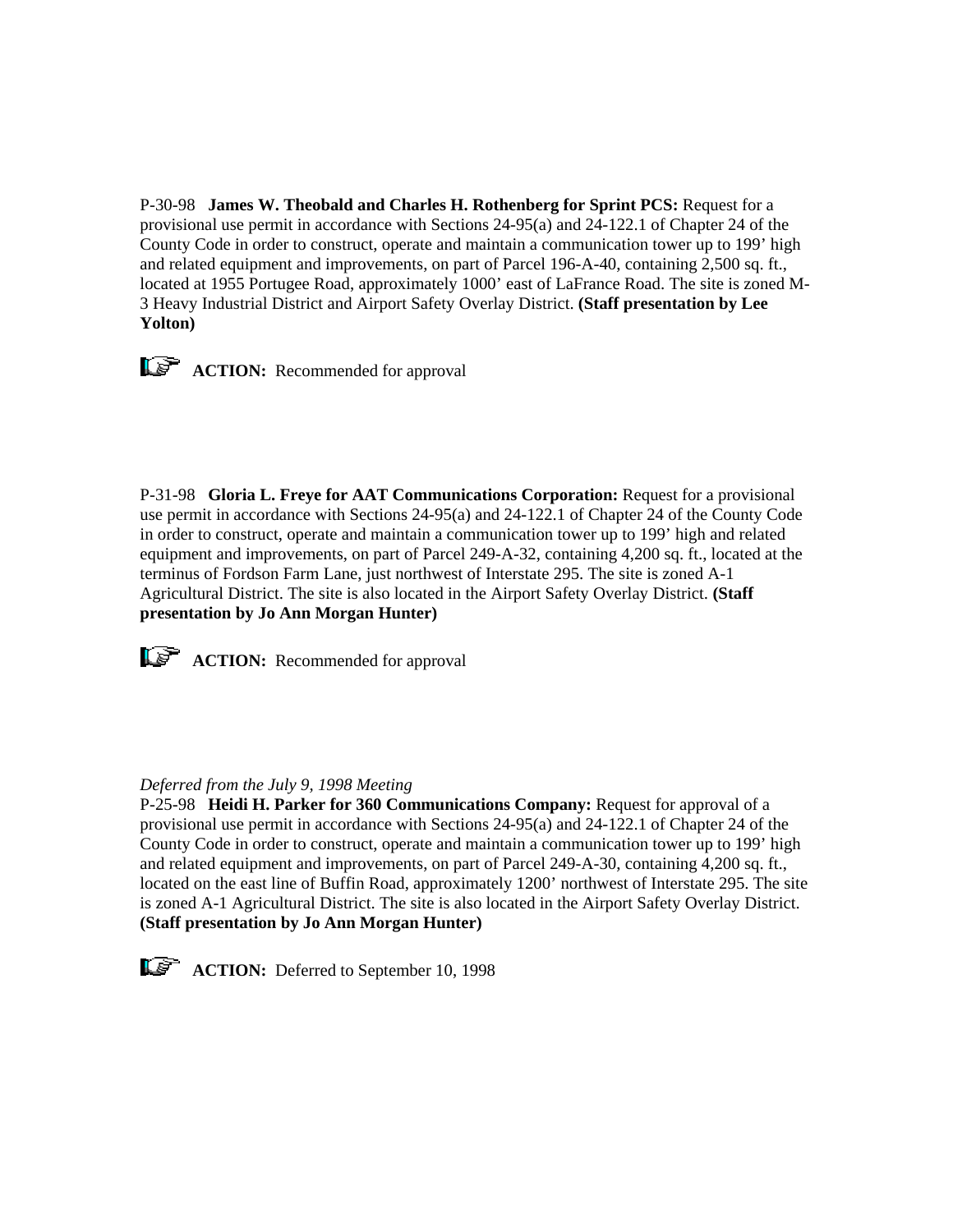### BROOKLAND:

### *Deferred from the July 9, 1998 Meeting*

C-36C-98 **Gloria L. Freye for Sun Suites:** Request to amend proffered conditions accepted with rezoning case C-11C-88, part of Parcel 59-A-12C, containing 1.988 acres, located on the east line of Homeview Drive approximately 640' north of W. Broad Street (U.S. 250). Amendments to permitted uses are proposed. The site is zoned B-3C Business District (Conditional). The Land Use Plan recommends Commercial Concentration. **(Staff presentation by John Merrithew)**



# *Deferred from the July 9, 1998 Meeting*

P-21-98 **Ellen L. Vogel for Triton PCS, Inc.:** Request for a provisional use permit in accordance with Sections 24-95(a) and 24-122.1 of Chapter 24 of the County Code in order to construct, operate and maintain a communication tower up to 199' high and related equipment and improvements, on part of Parcel 22-A-15, containing 2,500 sq. ft., located between the northern terminus of Brookley Road and the southern side of RF&P Park (10820 Brookley Road). The site is zoned A-1 Agricultural District. **(Staff presentation by Lee Yolton)**



C-51C-98 **Strange-Bosten & Associates for Woodmen, LC:** Request to conditionally rezone from R-3 One Family Residence District to R-6C General Residence District (Conditional), Parcels 51-A-98 and 99, containing 3.919 acres, located on the southwest line of Woodman Road approximately 340' northwest of its intersection with Parham Road. An assisted living facility is proposed. The Land Use Plan recommends Office development. **(Staff presentation by Mark Bittner)**

**ACTION:** Deferred to September 10, 1998

P-32-98 **Gloria L. Freye for Food Lion, Inc.:** Request for a provisional use permit in accordance with Sections 24-58.2(a) and 24.122.1 of Chapter 24 of the County Code in order to permit 24 hour operation on part of Parcel 70-A-68, containing 45,000 square feet, located in Merchants Walk Shopping Center (7804 W. Broad Street). The site is zoned B-2 Business District. **(Staff presentation by Mark Bittner)**

**ACTION:** Deferred to November 12, 1998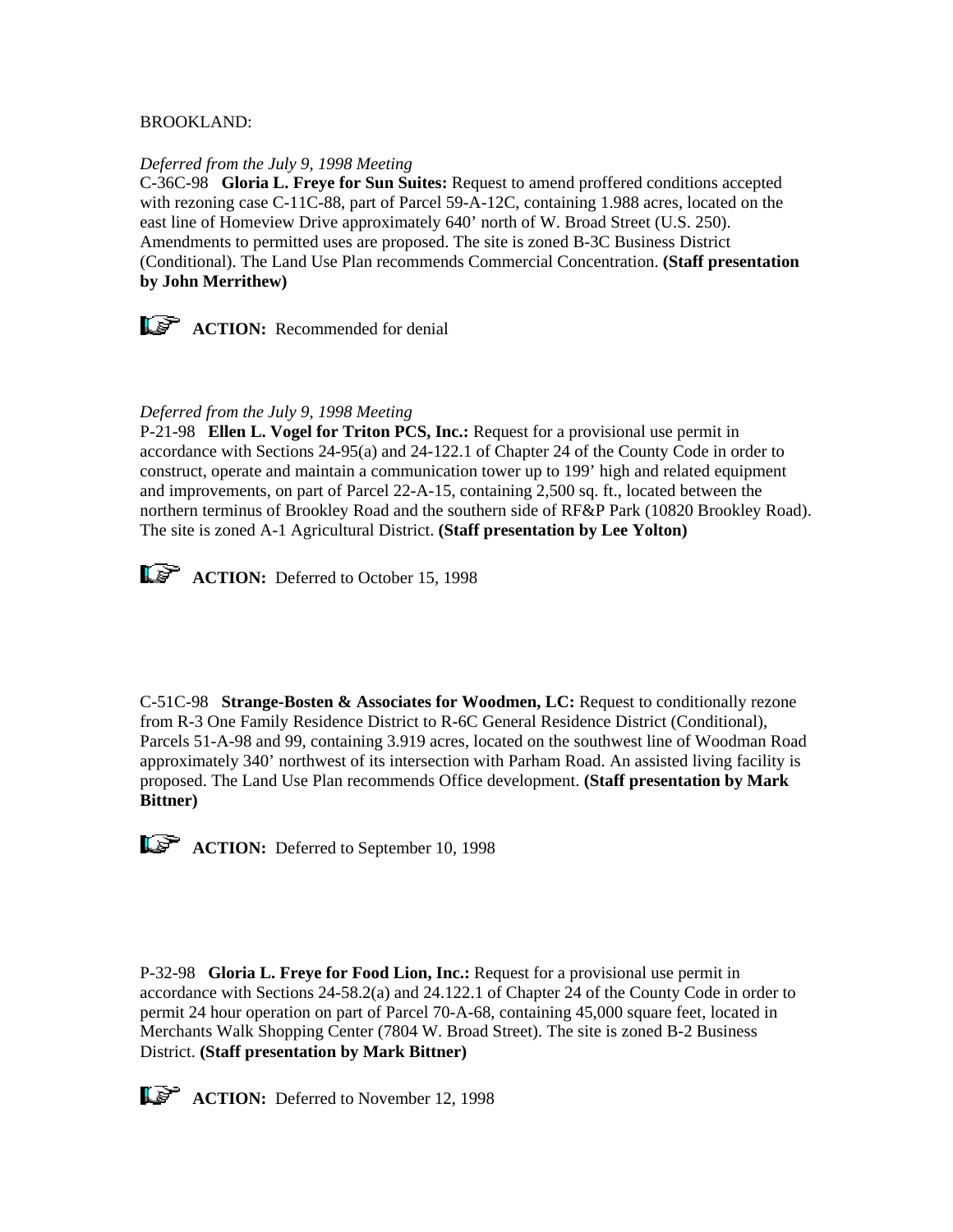## FAIRFIELD:

### *Deferred from the May 14, 1998 Meeting*

C-14C-98 **James Thornton for Virginia Center, Inc.:** Request to conditionally rezone from O-3C Office District (Conditional) to M-1C Light Industrial District (Conditional), part of Parcel 24-A-8D, containing approximately 61.74 acres, located on the east line of I-95 approximately 1,620' north of Virginia Center Parkway within the Virginia Center development. Light Industrial uses are proposed. The uses will be controlled by proffered conditions and zoning ordinance regulations. The Land Use Plan recommends Office development. **(Staff presentation by John Merrithew)**



**ACTION:** Deferred to September 10, 1998

## *Deferred from the June 11, 1998 Meeting*

**P-19-98 James W. Theobald and Charles H. Rothenberg for SprintCom, Inc.:** Request for approval of a provisional use permit in accordance with Sections 24-95(a) and 24-122.1 of Chapter 24 of the County Code in order to construct, operate and maintain a communication tower up to 199' high and related equipment and improvements, on part of Parcel 119-A-8D, containing 2,500 sq. ft., located northeast of the terminus of Neale Street and its intersection with Goodell Road (Abundant Life Church property, 3300 Neale Street). The site is zoned A-1 Agricultural District and Airport Safety Overlay District. **(Staff presentation by Jo Ann Morgan Hunter)**



**ACTION:** Deferred to November 12, 1998

## *Deferred from the June 11, 1998 Meeting*

C-40C-98 **Robert M. Atack for Atack Properties, Inc.:** Request to conditionally rezone from R-3AC and R-2AC One Family Residence Districts (Conditional) to RTH Residential Townhouse District (Conditional), part of Parcels 23-A-72A and 32-A-94, containing 18.08 acres, located adjacent to the western terminus of proposed J.E.B. Stuart Parkway and north of the terminus of Proposed Magnolia Ridge Drive. Townhomes or condominiums for sale are proposed. The RTH District permits densities up to 9.0 units gross density per acre. The Land Use Plan recommends Suburban Residential 1 development, 1.0 to 2.4 units net density per acre and Suburban Residential 2, 2.4 to 3.4 units net density per acre. **(Staff presentation by Lee Yolton)**



**ACTION:** Deferred to September 10, 1998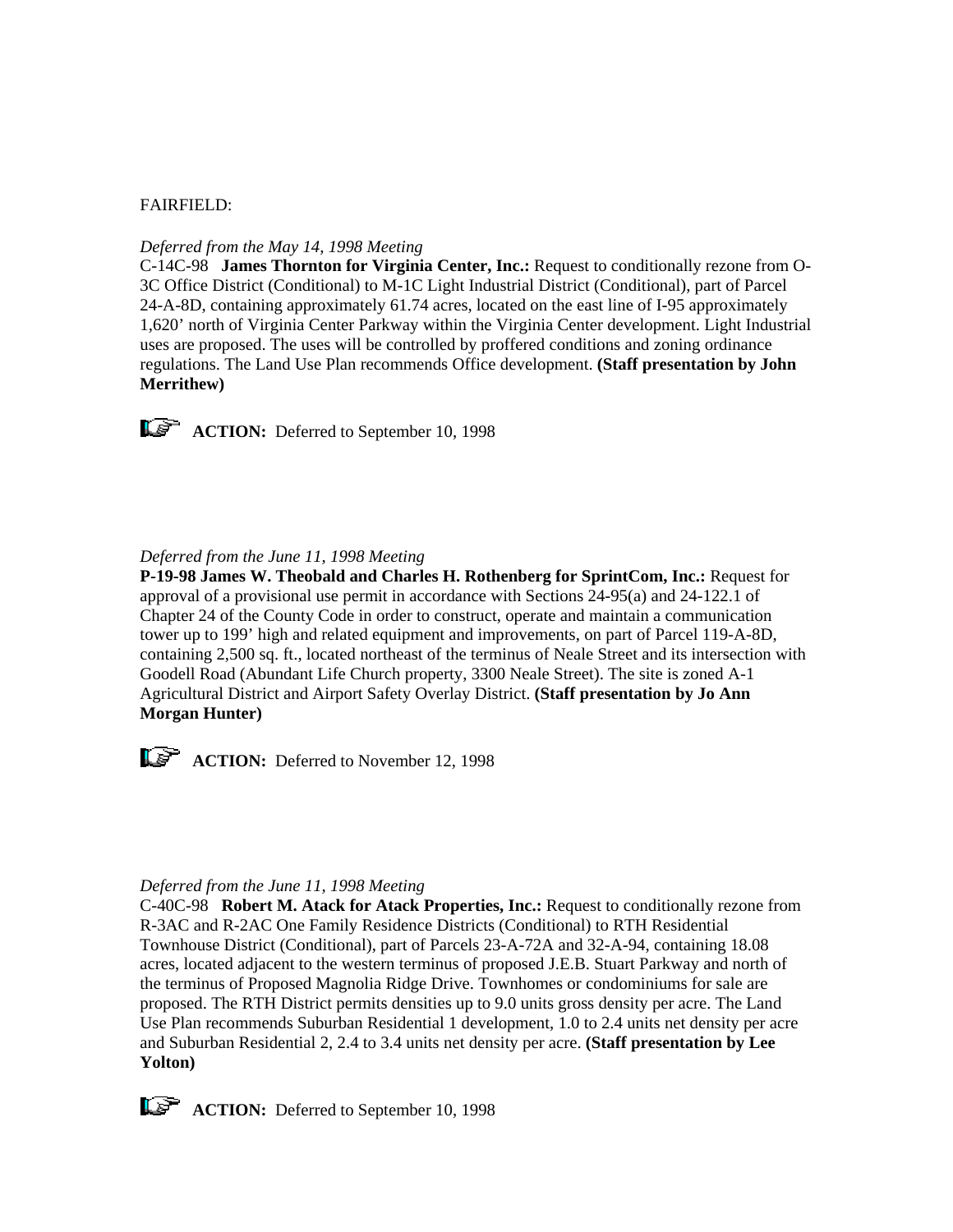## *Deferred from the July 9, 1998 Meeting*

C-24C-98 **Arthur McGurn:** Request to conditionally rezone from A-1 Agricultural District and R-2C One Family Residence District (Conditional) to R-5C General Residence District (Conditional), Parcels 32-A-102N, 117 and 122, and Part of Parcel 32-A-114A, containing 12.659 acres, located at the southeast corner of Francis Road and Virginia Center Parkway. Multi-family development is proposed. The R-5 District permits densities up to 14.52 units gross density per acre. The Land Use Plan recommends Suburban Residential 2, 2.4 to 3.4 units net density per acre, and Government uses. **(Staff presentation by Nancy Gardner)**



C-52C-98 **A. G. Bertozzi for Addon Associates, LLC:** Request to conditionally rezone from A-1 Agricultural District to R-3AC One Family Residence District, on Parcel 43-A-43, containing 3.97 acres, located at the east line of Telegraph Road, approximately 200' north of Pennsylvania Avenue. A residential subdivision is proposed. The R-3A District permits densities up to 4.59 units gross density per acre. The Land Use Plan recommends Suburban Residential 2, 2.4 to 3.4 units net density per acre. **(Staff presentation by Mark Bittner)**

**ACTION:** Deferred to September 10, 1998

#### **BEGINNING AT 8:00 P.M.:**

THREE CHOPT:

*Deferred from the July 28, 1998 Plan of Development Meeting*

C-50C-98 **Brenda Hartless for CK Overlook Associates, LLC:** Request for amendment of proffered conditions accepted with rezoning case C-88C-96, on Parcels 28-A-35A, 23 and parts of Parcels 28-A-24A, 35B, and 25, containing 11.398 acres, located between the north line of Sadler Road and the southwest line of Nuckols Road, approximately 100' east of Interstate 295. Amendments related to the buffer are proposed. The existing zoning is O-2C Office District (Conditional). **(Staff presentation by Mark Bittner)**

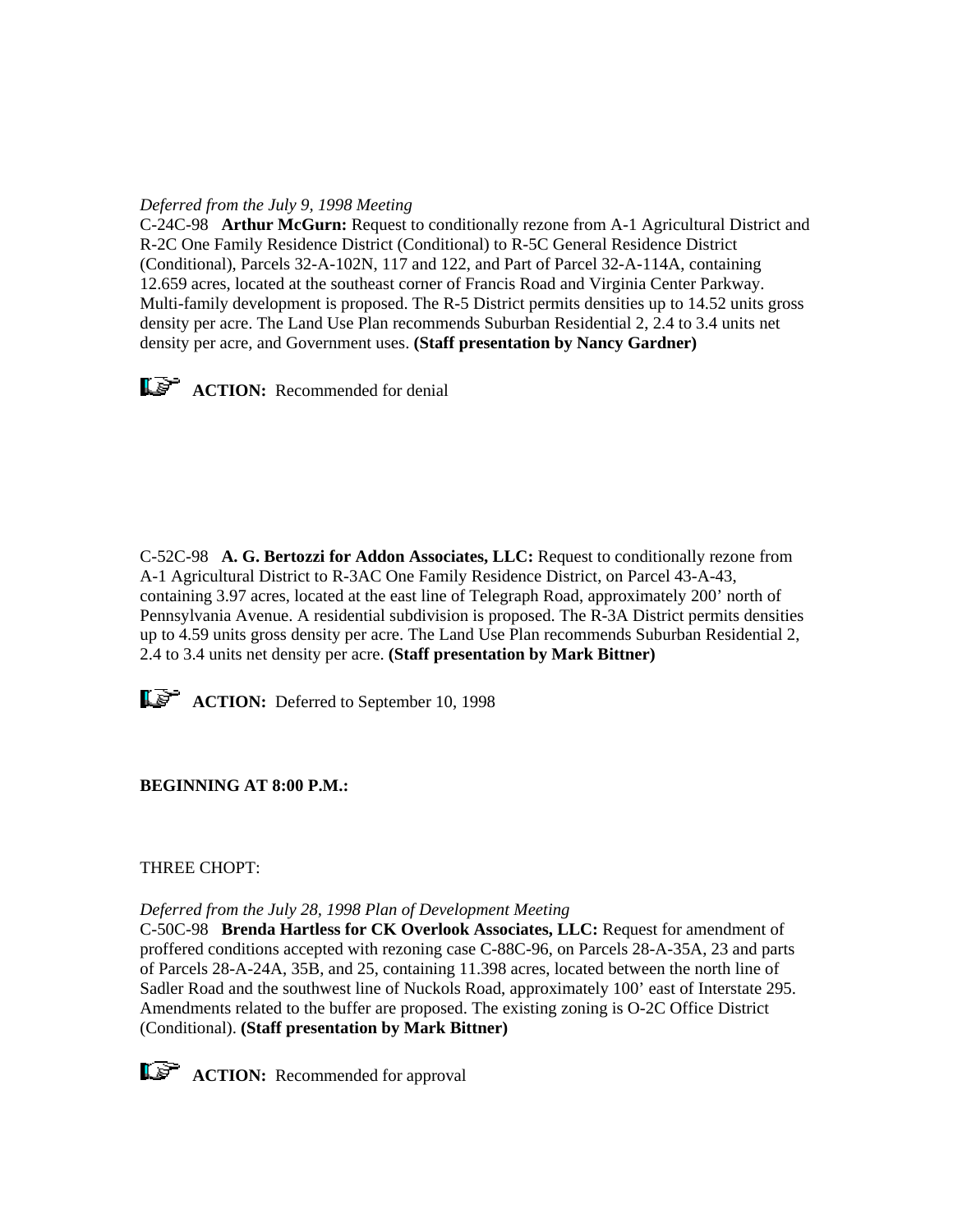## *Deferred from the July 9, 1998 Meeting*

C-48C-98 **James W. Theobald for The Snyder-Hunt Corp.:** Request to conditionally rezone from A-1 Agricultural District to R-2C, R-3C and R-4C One Family Residence Districts (Conditional), RTHC Residential Townhouse District (Conditional), R-5C, R-5AC and R-6C General Residence Districts (Conditional), O-2C Office District (Conditional), B-2C and B-3C Business Districts (Conditional) and M-1C Light Industrial District (Conditional), Parcels 18-A-11, 26-A-27A (pt), 30-32, 73, 27 (pt), 27-A-3A, 5A, 6, 7, 8, 9A, 11 and 10 (pt.), and 37-A-1,10,12 (pt.),13 (pt.), containing 426.452 acres located at the southeast corner of the intersection of Shady Grove Road and Nuckols Road. A mixed use planned community is proposed. The R-2 District permits densities up to 2.42 units gross density per acre. The R-3 District permits densities up to 3.96 units gross density per acre. The R-4 District permits densities up to 5.45 units gross density per acre. The RTH District permits densities up to 9.0 units gross density per acre. The R-5 District permits densities up 14.52 units gross density per acre. The R-5A District permits densities up to 6.0 units gross density per acre. The R-6 District permits densities up to 19.8 units gross density per acre. The office, business and industrial uses will be controlled by proffered conditions and zoning ordinance regulations. The Land Use Plan recommends Government, Environmental Protection Area, Light Industry, Urban Residential 3.4 to 6.8 units net density per acre, Suburban Residential 2, 2.4 to 3.4 units net density per acre, and Rural Residential, not exceeding 1.0 unit net density per acre. **(Staff presentation by John Merrithew)**

**ACTION:** Deferred to September 10, 1998

C-53C-98 **Robert M. Atack for Attack Properties, Inc.:** Request to conditionally rezone from A-1 Agricultural District to R-3C One Family Residence District and C-1C Conservation District, on Parcel 20-A-27C, Part of Parcels 20-A-26, 27C, and 27F, containing 23.37 acres, located at the southwest line of Springfield Road, approximately 150' west of Old Springfield Road. A residential subdivision is proposed. The R-3 District permits densities up to 3.96 units gross density per acre. The Land Use Plan recommends Suburban Residential 1, 1.0 to 2.4 units net density per acre. **(Staff presentation by Jo Ann Morgan Hunter)**



**ACTION:** Recommended for approval

C-54C-98 **Glenn R. Moore for ESA Management, Inc.:** Request to amend proffered conditions accepted with rezoning case C-12C-88 on Parcel 47-A-11A, containing 4.67 acres, located at the southwest corner of Dominion Boulevard and Sadler Road. The current zoning is B-3C, Business District (Conditional). The amendment would delete or revise proffers regarding numerous issues including site plan, elevations, building materials, uses, and access. The Land Use Plan recommends Commercial Concentration development. **(Staff presentation by Jo Ann Morgan Hunter) Deferral requested to September 10, 1998.**

**ACTION:** Deferred to September 10, 1998